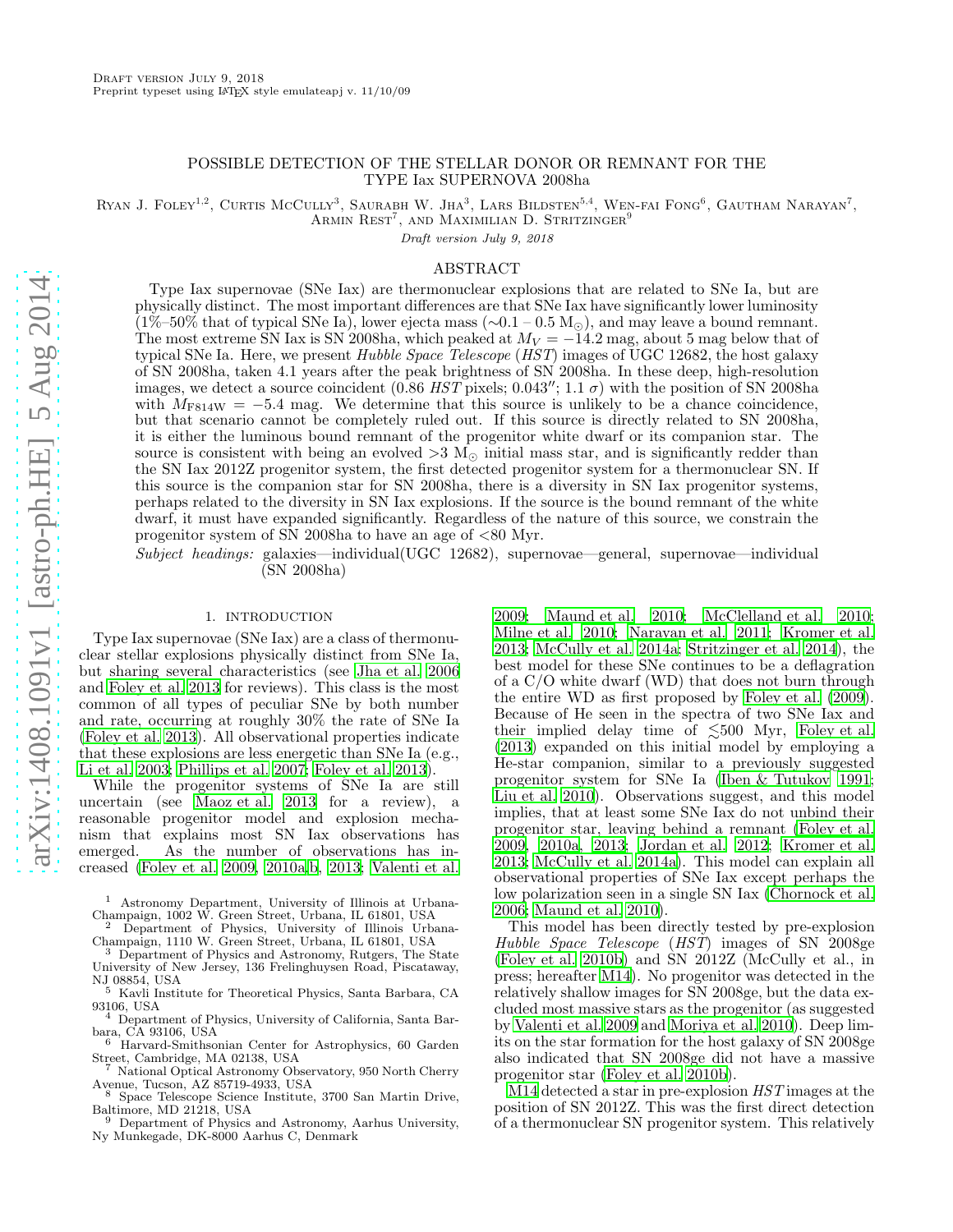

<span id="page-1-1"></span>FIG. 1.— False-color HST image of UGC 12682, the host galaxy of SN 2008ha. The red, green, and blue channels correspond to F814W, F625W, and F435W, respectively. Left:  $75'' \times 75''$  image. The red box is  $15'' \times 15''$  and centered on the position of SN 2008ha. Top-Right:  $15'' \times 15''$  image corresponding to the red box in the left panel. The red box is  $2'' \times 2''$ . Bottom-Right:  $2'' \times 2''$  image corresponding to the red box in the top-right panel. A 3  $\sigma$  ellipse is centered on the position of SN 2008ha. There is a single source near the center of the ellipse, which we label "S1." The bright source to the south-east of S1 is an H II region with a measured metallicity of  $12 + \log(O/H) = 8.16$ [\(Foley et al. 2009](#page-7-5)).

luminous star is most consistent with a massive  $(M \approx$ 2  $M_{\odot}$  at the time of explosion) He star, as predicted by [Foley et al. \(2013\)](#page-7-1).

In this manuscript, we present post-explosion HST images of the host galaxy of SN 2008ha, the least luminous SN Iax [\(Foley et al. 2009](#page-7-5), [2010a;](#page-7-6) [Valenti et al. 2009;](#page-7-8) [Stritzinger et al. 2014\)](#page-7-15). SN 2008ha was discovered on 2008 November 7.17 (UT dates are used throughout this paper; [Puckett et al. 2008\)](#page-7-22) in UGC 12682, an irregular galaxy with a recession velocity of 1393 km s<sup>-1</sup>, corresponding to a Virgo-infall corrected distance modulus of  $\mu = 31.64 \pm 0.15$  mag and  $D = 21.3 \pm 1.5$  Mpc, assuming  $H_0 = 73 \pm 5$  km s<sup>-1</sup><sup>"</sup>Mpc<sup>-1</sup>. [Foley \(2008](#page-7-23)) first classified SN 2008ha as a SN Iax, but also noted its extreme characteristics and the possibility that SN 2008ha may not have unbound its progenitor star.

In the post-explosion images, we detect a point source near the position of SN 2008ha. We outline the data acquisition and reduction in Section [2.](#page-1-0) In Section [3,](#page-2-0) we detail the properties of this source, and examine several possibilities for its nature including being a chance coincidence, SN emission, the stellar remnant, and the companion star from the progenitor system. We also constrain the properties of the progenitor system and remnant if the source is unrelated to SN 2008ha. We

discuss the implications of our findings and summarize our conclusions in Section [4.](#page-5-0)

# 2. OBSERVATIONS AND DATA REDUCTION

<span id="page-1-0"></span>UGC 12682 was observed with HST/ACS on 2012 January 2.2 (Program GO-12999; PI Foley). The full observing sequence obtained 1164, 764, 840, and 1240 seconds in the F435W, F555W, F625W, and F814W filters (corresponding roughly to BVRI).

We combined exposures (including cosmic ray rejection) using AstroDrizzle. We register the individual flatfielded (flt) frames using TweakReg from the DrizzlePac package. We registered the absolute astrometry to ground-based images of the same field using the F555W exposures. We then tied the relative astrometry of the other filters to this image. The typical rms of the relative astrometry solution was  $0.005'' = 0.1$  ACS pixels. We drizzle the images to the native scale of ACS, 0.05′′ per pixel. A false-color image of UGC 12682 and zoomed panels of the region near the position of SN 2008ha are presented in Figure [1.](#page-1-1)

We photometered the  $HST$  images using the PSF photometry software DolPhot, an extension of HSTPhot [\(Dolphin 2000](#page-7-24)). DolPhot photometers individual flt frames and then combines the photometry. We use the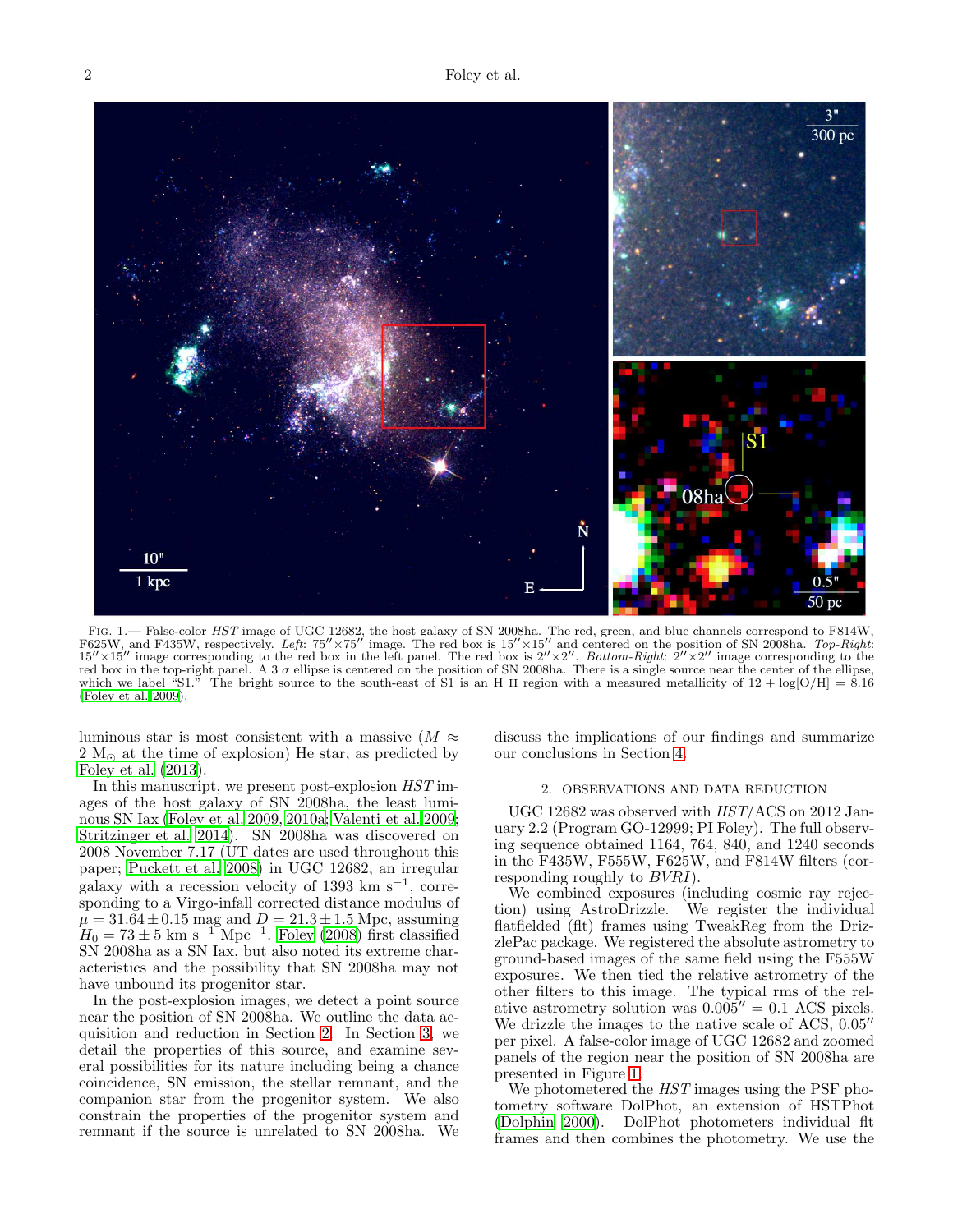suggested parameters for ACS from the Dolphot manual. We only consider photometry with a "flag" of 0 and an "object type" of 1 (point sources) in our results.

Using an r-band image taken with the 1.0-m Swope telescope, we were able to determine the astrometric position of SN 2008ha in the *HST* images. The Swope image, from which the [Stritzinger et al. \(2014\)](#page-7-15) SN 2008ha photometry was derived, had a template image subtracted for the region around SN 2008ha. This provides a precise measurement of the position of SN 2008ha relative to field stars without contamination from underlying emission (particularly from a nearby H II region).

The Swope and HST images had a total of 14 stars in common with well-measured positions. Following the procedures of [Foley et al. \(2010b](#page-7-7), and references therein), we determined a geometric transformation between the two images. However, tests showed that inclusion of stars far from SN 2008ha adversely affected the accuracy of the transformation as determined by looking at positions of stars not included in the fitting. The poor accuracy is likely because of higher-order distortions on large spatial scales that could not be adequately removed with the limited number of stars. However, we found that using only the 8 stars closest to SN 2008ha removed all obvious bias near the location of SN 2008ha.

Using these 8 stars, the accuracy of the geometric transformation is robust near the SN position. However, the nominal uncertainties in the SN position (∼0.4 ACS pixels; ∼0.02′′) may be underestimated given the previously determined errors. To provide a better estimate of the positional uncertainty, we re-determined the position of SN 2008ha 100 times by selecting bootstrapped samples (with replacement) from the initial sample of 8 stars. We performed this analysis several times with varying orders for the polynomial transformations. Using outlier-resistant statistics, the average SN 2008ha position from the bootstrapped samples are consistent with our best estimate. We use the outlier-resistant scatter of the resulting positions, 0.44 and 0.50 ACS pixels in the R.A. and Dec. directions, respectively, which are larger than the nominal uncertainty from the nominal position, as the uncertainty in the position of SN 2008ha from the geometric transformation. To this, we add in quadrature the statistical uncertainty in the position of SN 2008ha in the Swope image, which is equivalent to 0.08 ACS pixels, and the estimated systematic uncertainty in determining the SN position, which is equivalent to 0.44 ACS pixels. The total uncertainty in measuring the position of SN 2008ha in the HST images is thus 0.71 and 0.75 ACS pixels (0.037′′ and 0.039′′) in the R.A. and Dec. directions, respectively.

Offset by  $0.86$  ACS pixels, corresponding to  $0.043''$ , from the SN position, there is a source clearly detected in the F814W band  $(S/N = 6.9)$ . This source is marginally detected in the F625W band  $(S/N = 1.8)$ , and undetected in the bluer bands. We label this source "S1." The uncertainty in the position of this source is roughly 0.4 ACS pixels. Adding this in quadrature to the uncertainty in the position of SN 2008ha, S1 is 1.1  $\sigma$  from the position of SN 2008ha. Photometry of S1 yields magnitudes of  $\langle 27.7, \langle 27.3, 28.1 \pm 0.6, \text{ and } 26.34 \pm 0.16 \text{ mag}$ in the HST filters, from blue to red, respectively, with the limits being  $3-\sigma$  limits.

The F625W−F814W color of S1 is redder than almost

all nearby stars. Of the 100 stars closest to the position of SN 2008ha (including S1), 84 are bluer, and 13 have non-detections in F625W, but are fainter in F814W such that they could be bluer than S1. That is, only 2 of the closest 100 stars are definitely redder than S1.

Assuming our nominal distance modulus and correcting for Milky Way reddening of  $E(B - V) = 0.07$  mag [\(Schlegel et al. 1998;](#page-7-25) [Schlafly & Finkbeiner 2011](#page-7-26)), we can derive the luminosity of S1. Fitting a blackbody to the photometry of S1 (assuming no host-galaxy reddening), we find a best-fit temperature of  $2100 \pm 500$  K and a radius of  $1500 \pm 800$  R<sub>☉</sub>, and a bolometric luminosity of  $L_{\text{bol}} = 1.5 \times 10^{38} \text{ erg s}^{-1}$ . Using this temperature and the F814W absolute magnitude, we place S1 on a Hertzsprung-Russell (HR) diagram (Figure [2\)](#page-3-0).

Although it is difficult to measure host-galaxy reddening from SN Iax colors [\(Foley et al. 2013\)](#page-7-1), SN 2008ha did not appear to have any host-galaxy reddening [\(Foley et al. 2009](#page-7-5)). The position of the SN in its host galaxy also makes a substantial amount of dust in the interstellar medium unlikely. However, it is possible that there is newly formed circumstellar dust.

V445 Pup, a helium nova that ejected  $\sim 10^{-4}$  M of material formed a significant amount of circumstellar dust 7.5 months after discovery[\(Kato et al. 2008\)](#page-7-27). Under the right conditions, SN 2008ha could have generated a similar amount of dust, which could also account for the very red colors of S1. Unfortunately, we cannot constrain the extinction from newly formed circumstellar dust with our current observations. Ignoring the possibility of circumstellar dust, the colors and luminosity of S1 are consistent with an thermal-pulsing asymptotic giant branch (TP-AGB) star that had an initial mass of  $>3$  M<sub> $\odot$ </sub> (see Section [3.4\)](#page-4-0).

### 3. ANALYSIS

<span id="page-2-0"></span>Having identified a source that is spatially coincident with SN 2008ha, we now examine its physical properties in detail. There are four scenarios for this source: it is unrelated to SN 2008ha, it is emission from the SN itself, it is the luminous remnant of the WD progenitor, or it is the companion star to the WD.

Additionally, we examine constraints on the progenitor system and remnant if S1 is not associated with SN 2008ha.

#### 3.1. Chance Coincidence

There are many bright, resolved stars in our images of UGC 12682. For certain positions, there will be a chance superposition with one of these stars. As noted above, S1 is 0.86 ACS pixels, equivalently 0.043<sup>''</sup> and 1.1  $\sigma$ , from the position of SN 2008ha. We now calculate the probability of such a similar chance alignment.

Our analysis follows that of [M14](#page-7-20). Within a 40  $\times$ 320 pixel  $(2'' \times 16'')$  box centered on SN 2008ha, we detect 89 stars with  $S/N > 3$  in at least one of our HST images. The dimensions of the box were chosen such that the major axis was roughly perpendicular to the stellar density gradient, and the density of stars within this box should be roughly representative of the stellar density at the position of SN 2008ha.

Given our astrometric uncertainty, there is a 0.90% (7.0%) chance that a random position near SN 2008ha would be within 1.1  $\sigma$  (3  $\sigma$ ) of any detected star (in any of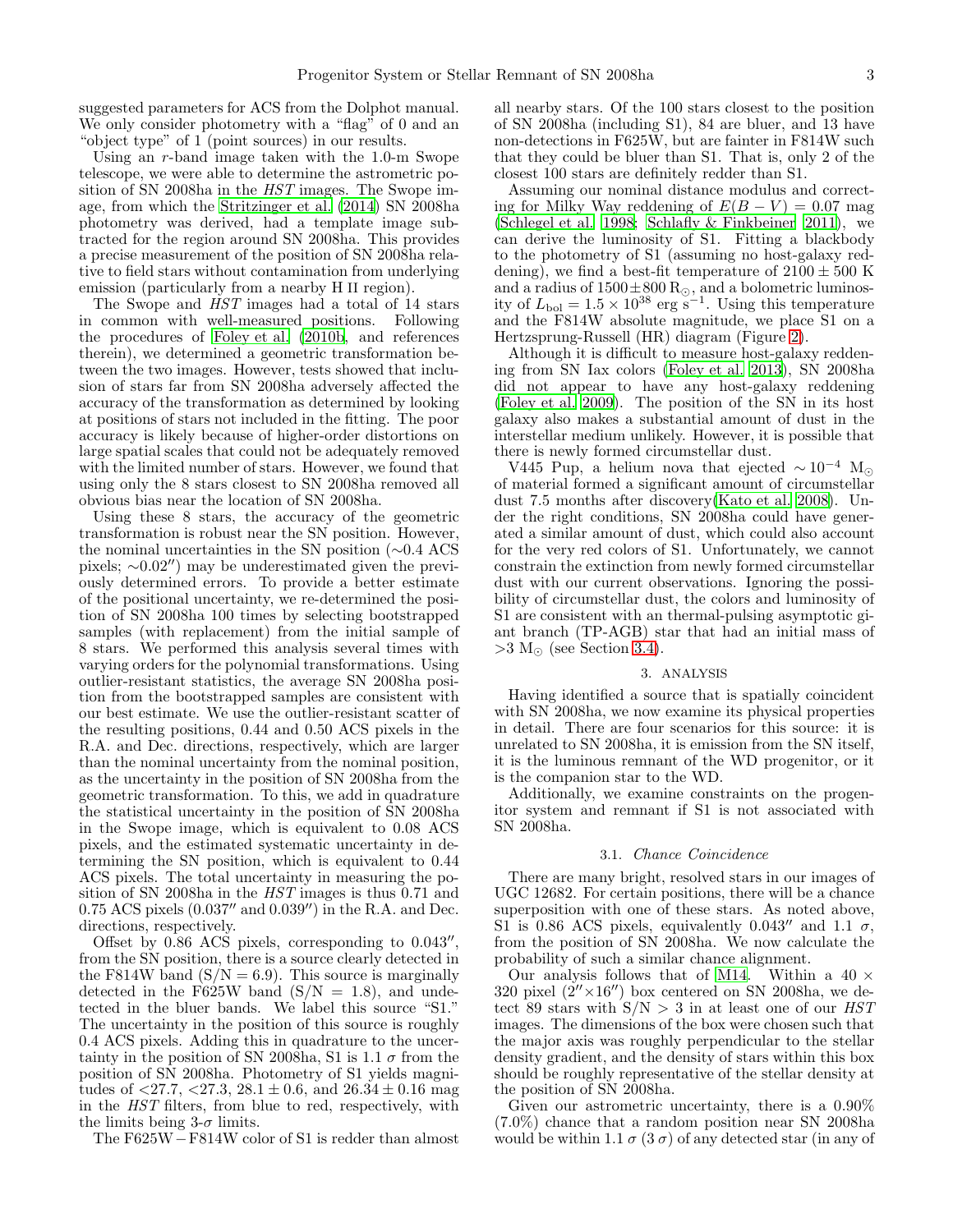

<span id="page-3-0"></span>Fig. 2.— Hertzsprung-Russell diagram for S1 (thick black cross;  $2100 \pm 500$  K), the *HST* limits for a blackbody source of a given temperature (black line), the SN 2012Z progenitor system (thin black cross), and the V445 Pup progenitor system (brown cross; F814W magnitude estimated from temperature and  $\dot{V}$ -band magnitude). Also plotted are stellar evolution tracks for stars with initial masses of 2, 3, 4, and 5  $M_{\odot}$  [\(Bertelli et al. 2009](#page-7-28)) and the region predicted for one set of He-star progenitor models from [Liu et al.](#page-7-17) [\(2010\)](#page-7-17) (blue region). The limits shown are the single-band  $3-\sigma$ limits for black bodies. The grey band indicates the additional  $1-\sigma$ distance modulus uncertainty. The distance uncertainty is included in the uncertainties for S1.

the HST images), making a chance alignment somewhat unlikely. Additionally, there are only 53 stars within the same area that are brighter than S1; there is only a 0.54%  $(4.2\%)$  chance of being within 1.1  $\sigma$  (3  $\sigma$ ) of a star at least as bright as S1. Although this latter measurement is an a posteriori statistic, it is helpful for determining the rarity of such stars and what we would have determined for slightly shallower images.

The likelihood of chance alignment is small, but not sufficiently small to completely rule out that scenario. Our above calculation assumes no spatial clustering of stars, which is incorrect. However, it is not possible to precisely determine the necessary correction with the current data. Nonetheless, if S1 is not part of the SN 2008ha progenitor system, but is located nearby because it was born in the same cluster, this is not a chance coincidence. In that scenario, S1 will have a similar age (and composition) as the SN 2008ha progenitor system. Future observations could possibly differentiate these scenarios.



<span id="page-3-1"></span>Fig. 3.— R-band light curve of SN 2008ha and photometry of S1 (converting our blackbody fit to an  $R$  band magnitude). The blue points are the R-band light curve of SN 2005hk [\(Phillips et al.](#page-7-3) [2007](#page-7-3); [McCully et al. 2014a](#page-7-14)), shifted to match the peak brightness of SN 2008ha. The red-dotted line is the expected light curve extrapolated from the last detection (and is thus an upper limit) if the SN is only powered by  ${}^{56}$ Co decay. The black solid lines are the model SN Ia light curves from Röpke et al. (2012) that include additional radioactive elements. The two curves represent different explosion mechanisms and thus slightly different nucleosynthetic yields. S1 is >2 mag brighter than the expected emission from SN 2008ha at the time of our  $HST$  images.

#### 3.2. Supernova Emission

SN 2008ha was a very low luminosity event, likely the least luminous hydrogen-deficient SN yet observed. It peaked at  $V = 17.68$  mag, corresponding to  $M_V =$  $-14.17$  mag, and declined quickly with  $\Delta m_{15}(B)$  = 2.17 mag [\(Foley et al. 2009\)](#page-7-5). SN 2008ha was last detected at  $V = 20.2$  mag 68 days after B maximum [\(Valenti et al. 2009\)](#page-7-8). A later non-detection of  $R >$  $22.5$  mag at  $230$  days after  $B$  maximum was consistent with <sup>56</sup>Co decay extrapolated from the last detection [\(Foley et al. 2010a\)](#page-7-6), but the true brightness of the SN may have been much fainter. We reproduce the SN 2008ha light curve of [Foley et al. \(2010a\)](#page-7-6) in Figure [3,](#page-3-1) including our observation of S1. The last detection and the non-detection are 8.6 and 5.6 mag brighter than S1 (and roughly the same for our limits), respectively. However, our observation of S1 was obtained 1505 days after B maximum (in the rest frame), and extrapolating the  $^{56}\mathrm{Co}$  decay to that time, we expect the SN to be at least 6.2 mag fainter than S1.

It is expected that SN light curves should fade slower than the <sup>56</sup>Co decay rate at times  $\geq 1000$  days after B maximum, when the <sup>57</sup>Co decay becomes the dominant contribution to the SN luminosity [\(Seitenzahl et al. 2009](#page-7-30); Röpke et al. 2012). We place the Röpke et al. (2012) model SN Ia light curves (scaled in luminosity to match SN 2008ha) in Figure [3.](#page-3-1) The models invoke different explosion mechanisms (either violent merger or delayed detonation), which result in somewhat different amounts of particular radioactive nucleosynthetic products and thus slightly different luminosities at very late times.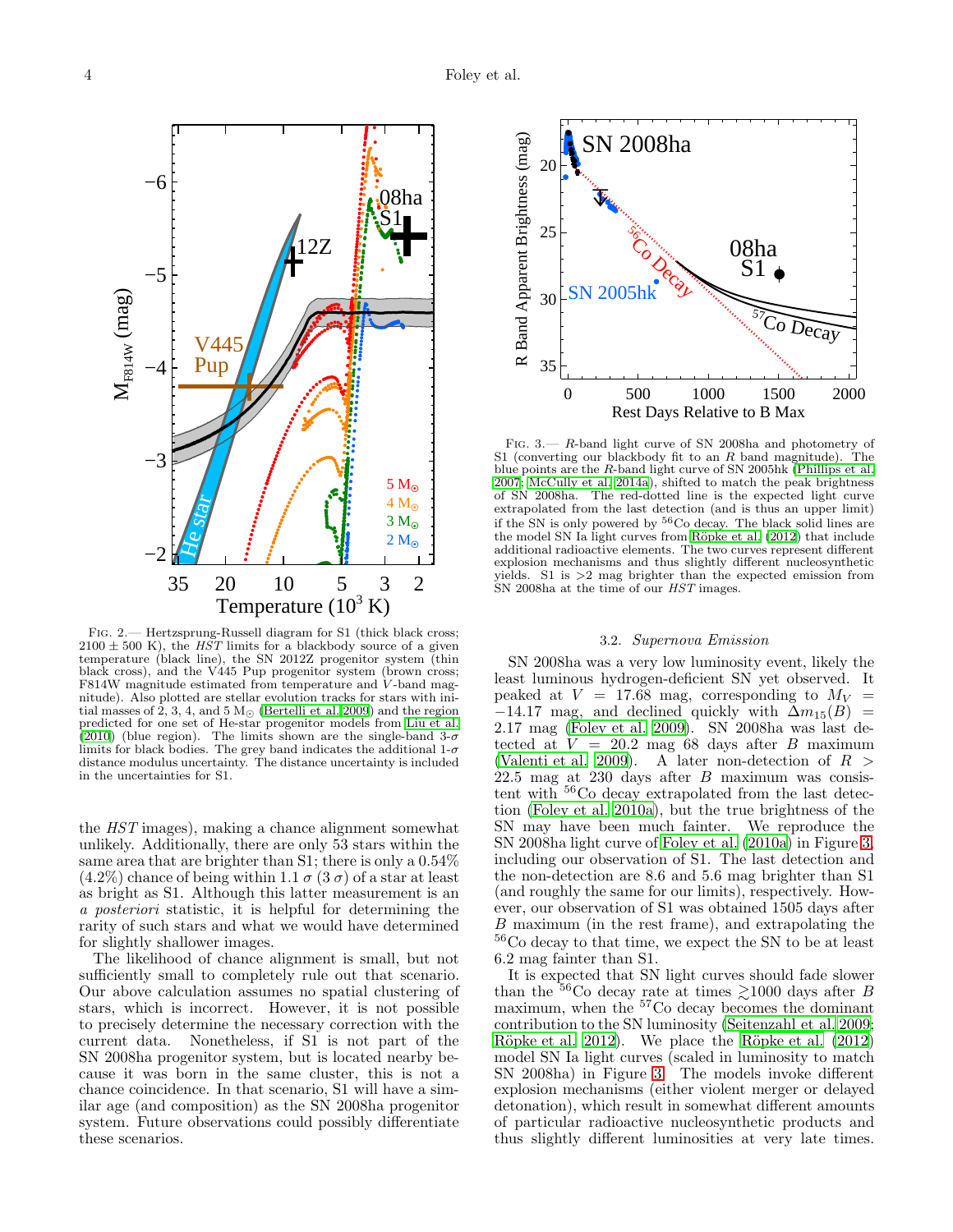The details of the nucleosynthesis may be particularly important for SN 2008ha, but both model light curves are much fainter (2.3 and 2.8 mag) than S1 at the time of our observation. In fact, S1 is brighter than the expected brightness of SN 2008ha at 1000 days, before the other radioactive products are expected to strongly affect the light curve. Since the radioactive decay is exponential, even a doubling of the abundance of these long-lived radioactive species will not dramatically affect the latetime luminosity.

Additionally, S1 is more luminous than SN Iax 2005hk at 630 days after maximum [\(McCully et al. 2014a\)](#page-7-14), after shifting its peak brightness to match that of SN 2008ha. Unless the SN faded in an unexpected way (or rebrightened), S1 is inconsistent with being emission from the SN. For S1 to be SN emission, it must have faded by an average of  $\langle 1.4 \rangle$  mag yr<sup>-1</sup> from the time of the nondetection.

Any circumstellar dust extinction will only increase the discrepancy between the expected SN luminosity and that of S1.

A final possibility is that S1 is a light echo of SN 2008ha. This possibility is highly unlikely; there is no indication of dust in front of the SN, S1 is not resolved, and light echoes are usually bluer than the SN.

#### 3.3. Remnant

If the explosion fails to unbind the progenitor star, then there will be a gravitationally bound remnant. Such an object has never before been identified, but it is possible that it could be quite luminous.

From early-time spectra, we know that some of the SN 2008ha ejecta is traveling at speeds much greater than the escape velocity of the WD, and [Foley et al. \(2010a](#page-7-6)) estimated that there was  $0.3 M_{\odot}$  of unbound material. From mass loss alone, we expect the radius of the WD to change, but not significantly. If the progenitor was a Chandrasekhar-mass WD, it would have lost ∼20% of its mass in the explosion and would have expanded to about twice its radius. At lower masses, the radius of a WD has a weak dependence on its mass,  $R \propto M^{-1/3}$ ; a 0.45  $M_{\odot}$  WD losing 0.3  $M_{\odot}$  (67% of its mass), would only have its radius increase by 44%.

Probably more important to the radius and luminosity of any remnant is the additional energy input directly from the explosion and from radioactive material left in the star. If there is a surviving companion star, then the radius of the remnant is effectively limited by the Roche radius under normal conditions. Once the remnant grows to that radius, mass transfer to the companion will begin. However, the conditions 4 years after the explosion may not be close to an equilibrium; for instance, the remnant may drive a strong opaque wind, which would increase the effective radius beyond the Roche radius, creating a common envelope. This super-Eddington wind could explain the persistent photosphere with low-velocity P-Cygni profiles seen in the late-time spectra of SNe Iax [\(Jha et al. 2006;](#page-7-0) [Foley et al. 2013;](#page-7-1) [McCully et al. 2014a\)](#page-7-14).

Blackbody fits to the S1 photometry yield a best-fit temperature of 2100  $\pm$  500 K and a radius of 1500  $\pm$ 800  $R_{\odot}$ , both consistent with a TP-AGB star, although the implied temperature is significantly lower and the implied radius is significantly large than most TP-AGB stars and red supergiants (although perhaps consistent

during an extreme mass-loss event). We caution overinterpretation of these values; although S1 was strongly detected in one band, it is only marginally detected in a second band with limits in two other bands. Additionally, a blackbody spectrum may not be appropriate for this source. Furthermore, circumstellar dust may make S1 appear redder and fainter than it really is. However if S1 has minimal circumstellar reddening and is roughly a blackbody, it must be somewhat cool and large.

About  $2 \times 10^{46}$  erg of energy is needed to expand a 1 M<sub>☉</sub> WD to ~1000 R<sub>☉</sub>. There was ~2 × 10<sup>48</sup> erg of kinetic energy coupled to the ejecta of SN 2008ha [\(Foley et al. 2009\)](#page-7-5). Therefore, about 1% of the explosion energy needs to be injected into the star to expand it to our measured radius. Even less energy is needed if only a low-mass envelope expanded to those radii. If the star were to do this, the effective temperature would decrease, and the remnant may appear similar to an TP-AGB star.

[Jordan et al. \(2012\)](#page-7-18) and [Kromer et al. \(2013\)](#page-7-13) presented single-plume deflagration explosion models for SNe Iax. These models, which do not burn through the entire WD, left a  $\sim$  1 M<sub>☉</sub> remnant that was polluted with nucleosynthetic ash, and particularly some  $^{56}$ Ni. Assuming that there was full  $\gamma$ -ray trapping in the remnant, [Kromer et al. \(2013\)](#page-7-13) indicated that the remnant may become more luminous than the SN at ∼100 days after B-band maximum. The luminosity of this remnant, however, is tied to the amount of heating from the explosion and the <sup>56</sup>Ni in the remnant, making the remnant luminosity only slightly larger than the SN luminosity at late times. The remnant luminosity should decrease slower than that of the SN, but this decay is still larger than observed for S1. The remnant was not resolved in their simulation, but [Kromer et al. \(2013\)](#page-7-13) expects the remnant to expand and be "puffed up," qualitatively consistent with the large radius inferred for S1.

#### 3.4. Companion Star

<span id="page-4-0"></span>[M14](#page-7-20) discovered the progenitor system for SN 2012Z, another SN Iax, in pre-explosion HST images. For that case, it is impossible for the detected source to be the SN emission or a remnant. Although it is possible that this emission came from an accretion disk around the WD, the best interpretation is that it is the companion star to the WD that exploded. For SN 2008ha, with the deep HST images obtained after the SN, the interpretation of S1 is not as clear, but it could be a companion star.

Examining Figure [2,](#page-3-0) we see that S1 is near the AGB/red supergiant portion of the HR diagram, but is redder than model stellar evolution tracks. The red color of S1 may be caused by newly formed circumstellar dust, but we have no constraint on any circumstellar dust reddening. Using stellar evolution tracks [\(Bertelli et al.](#page-7-28) [2009\)](#page-7-28) with a low metallicity  $(12 + \log(O/H) = 8.16,$ as measured from the nearby H II region; [Foley et al.](#page-7-5) [2009\)](#page-7-5) and ignoring possible circumstellar reddening, S1 has the temperature and luminosity of a TP-AGB star. Because of the scant photometric data for S1, we use the F814W luminosity to determine the possible initial mass range. Since this calculation does not incorporate any color information, we consider all models consistent to within five times the photometric uncertainty of the F814W luminosity of S1 to be consistent. This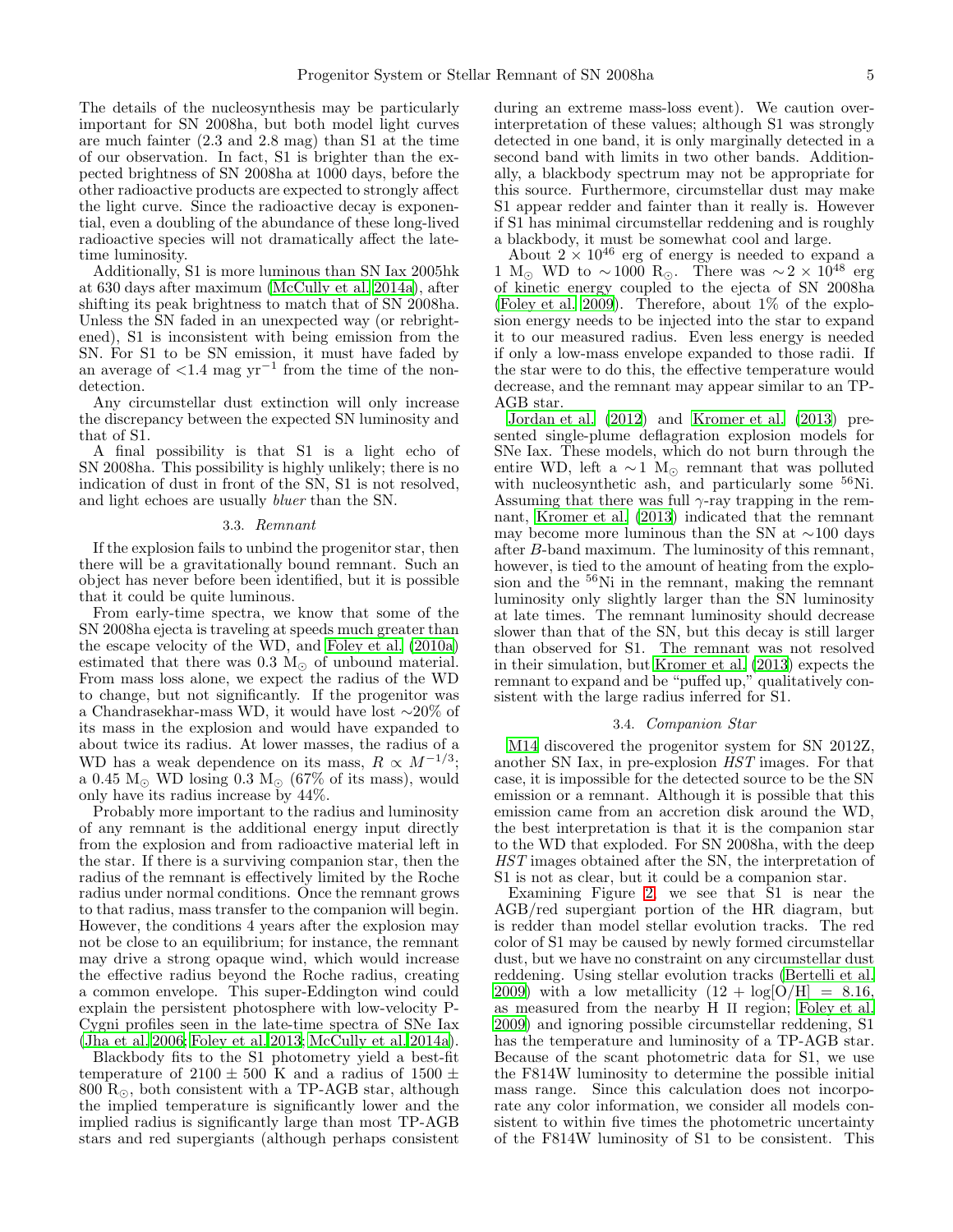limit includes the possibility of circumstellar reddening of  $E(B - V) \leq 0.4$  mag  $(A_V \leq 1.2$  mag). The data are consistent with a TP-AGB star that is in the midst of dramatic mass loss. The luminosity of S1 is consistent with TP-AGB stars with initial masses of  $M > 3$  M<sub>o</sub> (for  $Z = 0.004$ ; [Marigo & Girardi 2007\)](#page-7-31). If there is even more circumstellar reddening, the temperature could change dramatically, and specific conclusions about the nature of S1 would need to be adjusted.

This mass range is consistent with having a C/O WD companion, as is necessary for SN 2008ha [\(Foley et al.](#page-7-6) [2010a\)](#page-7-6). Therefore, the TP-AGB explanation makes S1 a viable candidate for a companion star in the SN 2008ha progenitor system.

SNe Iax come from relatively young populations [\(Foley et al. 2009;](#page-7-5) [Lyman et al. 2013](#page-7-32)), and thus the stars close to the position of SN 2008ha can constrain the age of the progenitor system. Fitting isochrones to nearby stars [\(Bertelli et al. 2009;](#page-7-28) Figure [4\)](#page-6-0), we find a best-fit logarithmic age (in years) of  $7.74 \pm 0.09$ , corresponding to  $t = 55^{+13}_{-10}$  Myr. However, if we exclude one of the four nearby stars, we determine a  $1-\sigma$  upper limit on the age of 80 Myr. This age is consistent with our mass range of TP-AGB stars for S1.

It is possible, although very unlikely, that SN 2008ha had a massive-star progenitor [\(Valenti et al. 2009;](#page-7-8) [Moriya et al. 2010\)](#page-7-21). For this scenario, the progenitor must have been a very massive star that had its hydrogen and a significant amount of helium stripped from its outer layers. Any such star would have too short a life to allow a 2 – 6  $M_{\odot}$  companion to evolve to become a TP-AGB star. Therefore, if S1 is the companion star to the SN 2008ha progenitor, it is one more reason that its progenitor could not be a massive star. Furthermore, this scenario requires that the progenitor star, which would necessarily had a very short lifetime (<10 Myr), would be much younger than nearby stars.

S1 is much redder than the likely companion star for SN 2012Z and the progenitor of V445 Puppis, a Galactic helium nova [\(Kato & Hachisu 2003](#page-7-33); [Woudt et al. 2009\)](#page-7-34). Furthermore, S1 is inconsistent with specific models for a massive helium-burning star companion [\(Liu et al.](#page-7-17) [2010\)](#page-7-17), which has been proposed as the progenitor systems for SNe Iax [\(Foley et al. 2013\)](#page-7-1) and SN 2012Z in particular [\(M14](#page-7-20)). If S1 is intrinsically as blue as these other stars, but reddened by circumstellar dust, then S1 must also be much more luminous than these stars. It is unlikely that S1 is a reddened, but intrinsically blue, He star.

However, only a small portion of the parameter space for WD/He star progenitor systems has been probed. It is possible that S1 is a He star, but instead of a mainsequence He star, it would be a He red giant, similar in color and luminosity to R Cor Bor. [Kato et al. \(2008](#page-7-27)) examined the stellar evolution of He stars to the red giant branch. Their approach was similar to that of Paczyński [\(1971\)](#page-7-35) and others. [Kato et al. \(2008\)](#page-7-27) found that single He stars with  $M > 0.8$  M<sub> $\odot$ </sub> would evolve to become much more luminous and redder, with luminosities consistent (although typically higher) with S1. However, the lowest model temperatures were roughly 4500 K, hotter than S1. Although this model should be investigated further, especially if it is found that S1 is reddened, the data are

currently inconsistent with the models.

Although observations of S1 after the SN are consistent with being a TP-AGB star, the SN may have affected the observational properties of any companion star. For SNe Ia, it is expected that any nearby companion will have mass stripped and will be shock heated (e.g., [Marietta et al. 2000;](#page-7-36) [Pan et al.](#page-7-37) [2012;](#page-7-37) [Shappee et al. 2013\)](#page-7-38); as a result, their luminosity is expected to increase. [Pan et al. \(2012](#page-7-37)), [Pan et al.](#page-7-39) [\(2013\)](#page-7-39), and [Liu et al. \(2013\)](#page-7-40) specifically looked at Hestar companions, the same companion star suggested for SN 2012Z [\(McCully et al. 2014b\)](#page-7-20). These studies found that because of their size, the amount of mass stripping was much lower for He star companions than mainsequence or TP-AGB companions, but still suggest that the star will "puff up" and become quite luminous.

None of these studies indicated that the companion star should expand to  $\sim$ 1500 R<sub>☉</sub> or become as cool as S1. Moreover, SN 2008ha had an ejecta mass and kinetic energy one and three orders of magnitude less than that of a SN Ia, respectively. Any effect from the SN on the companion star should be less than that of a SN Ia explosion. We therefore think that it is unlikely that any companion star is significantly perturbed, and it is extremely unlikely that S1 is an impacted main-sequence He star, but detailed modeling is required to see the full effects of this scenario.

As seen in Figure [2,](#page-3-0) S1 has very different physical parameters from the SN 2012Z companion star. There are five scenarios that are consistent with the observations of SNe 2008ha and 2012Z: (1) S1 is not the companion star of in the SN 2008ha progenitor system and the blue He-star companion has a luminosity below our current limits, (2) S1 was a blue He star and the SN significantly altered its appearance (which we consider unlikely), (3) the blue emission from the SN 2012Z progenitor system was from the WD accretion disk (a super-soft source) and the companion star is red and lower luminosity like S1 (which [McCully et al. 2014b](#page-7-20) consider unlikely), (4) S1 is a He red giant, simply a slightly more evolved version of the companion star for SN 2012Z, or (5) SNe Iax have a variety of progenitor systems.

### 4. DISCUSSION AND CONCLUSIONS

<span id="page-5-0"></span>Using HST images obtained 4.1 years after the explosion, we detected a stellar source very close to the position of SN 2008ha, which we call "S1." We determined that this source is unlikely to be a chance superposition, but have not ruled out such a coincidence. We have also shown that the luminosity of S1 is much higher than the expected luminosity of the SN at the time of the observations, leaving three possibilities for S1: it is not directly related to SN 2008ha, it is the remnant of the WD that produced SN 2008ha, or it is the companion star to the WD that produced SN 2008ha.

Fitting isochrones to stars near the position of SN 2008ha, we have determined that the stars near SN 2008ha have a likely age of  $<80$  Myr. This is consistent with the average value determined for SNe Iax based on their locations relative to  $H\alpha$  emission (30–50 Myr; [Lyman et al. 2013\)](#page-7-32).

The photometry of S1 suggests that it is a TP-AGB star with an initial mass of >3 M<sub>☉</sub> [\(Marigo & Girardi](#page-7-31) [2007\)](#page-7-31). This mass range is consistent with being the com-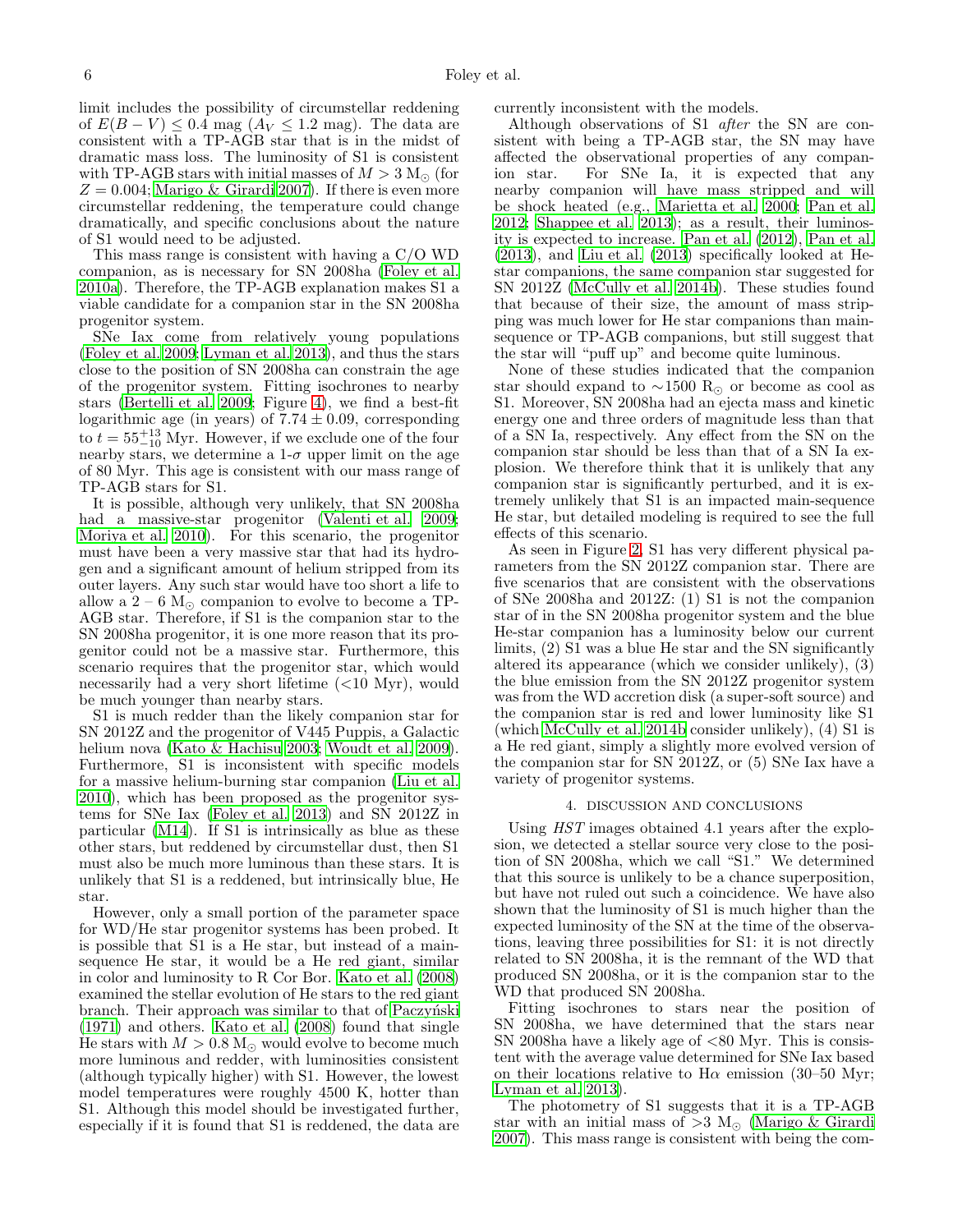

<span id="page-6-0"></span>Fig. 4.— Color-magnitude diagrams for the region near SN 2008ha. The large filled (with error bars), small filled, and open circles represent stars within 15, 30, and 45 pixels (0.75, 1.5, and 2.25′′) of the position of SN 2008ha, respectively. The grey area represents magnitudes below our  $3-\sigma$  detection limit. The black curve is a 55 Myr isochrone.

panion of a C/O WD and inconsistent with being the companion of a massive star progenitor.

S1 appears to be too cool to be a He red giant. However, the previous arguments for a He companion star for SN Iax progenitor systems, the properties of the SN 2012Z progenitor system, and the obvious mass transfer triggering by stellar evolution make this option somewhat attractive. Binary evolution models and models of how a SN might change a He red giant star could improve our understanding of the plausibility of this option. Newly formed circumstellar dust may make such a star appear much redder than its intrinsic color.

Regardless, S1 has observational properties very different from the progenitor system for SN 2012Z [\(M14\)](#page-7-20). It is possible that SNe 2008ha and 2012Z had similar progenitor systems and S1 has expanded and cooled as the result of the SN impact or that the emission in the SN 2012Z progenitor system is dominated by emission from the accretion disk. However, detailed calculations are required to test these possibilities. If S1 is the companion star for the SN 2008ha progenitor system and its observational properties have not changed significantly from before the SN explosion, then SNe Iax may have come from a variety of progenitor systems. Perhaps the significant diversity in the properties of SNe Iax (SN 2012Z was 40 times as luminous as SN 2008ha at peak), is related to the diversity of progenitor systems.

It is possible that S1 is an inflated remnant of the WD. SN 2008ha ejected only 0.3 M<sub> $\odot$ </sub> of material [\(Foley et al.](#page-7-6) [2010a\)](#page-7-6) and therefore likely left a remnant. Models indicate that this remnant should be relatively luminous at late times and "puffed up" [\(Jordan et al. 2012;](#page-7-18) [Kromer et al. 2013;](#page-7-13) [Fink et al. 2014](#page-7-41)). S1 has a blackbody radius of  $\sim$ 1500 R<sub>☉</sub>, which is qualitatively consistent with these models; moreover, the energy required for this expansion is relatively small compared to the energy of the explosion.

Future observations should be able to further confirm if S1 is the remnant and may rule it out as a companion star. The remnant should vary on years timescales, while it is unlikely that the luminosity of the companion star will change significantly. Eventually, we will build large enough telescopes to obtain a spectrum of S1; if S1 is indeed the remnant, it will likely have a peculiar spectrum.

Deeper observations at bluer wavelengths will have a better chance of detecting a helium star (the preferred companion star for SN 2012Z) at a position more coincident with SN 2008ha than S1. New HST images could also improve our astrometry by both increasing the S/N of S1 and by measuring additional stars for the astrometric linking. In the future, obtaining deep highresolution images of SNe Iax will improve our ability to constrain progenitor systems and remnants associated with SNe Iax.

S1 represents potentially the second progenitor system of a thermonuclear SN detected, after SN 2012Z. If this is the correct interpretation, it would complicate the Hestar companion scenario of [Foley et al. \(2013\)](#page-7-1) and require a variety of progenitor systems for SNe Iax. Instead if S1 is the remnant of SN 2008ha, it would be the first detection of such an object. Continued monitoring of S1 will improve our understanding of SN 2008ha and SNe Iax.

Facility: Hubble Space Telescope(ACS)

We thank the anonymous referee for helpful and in-